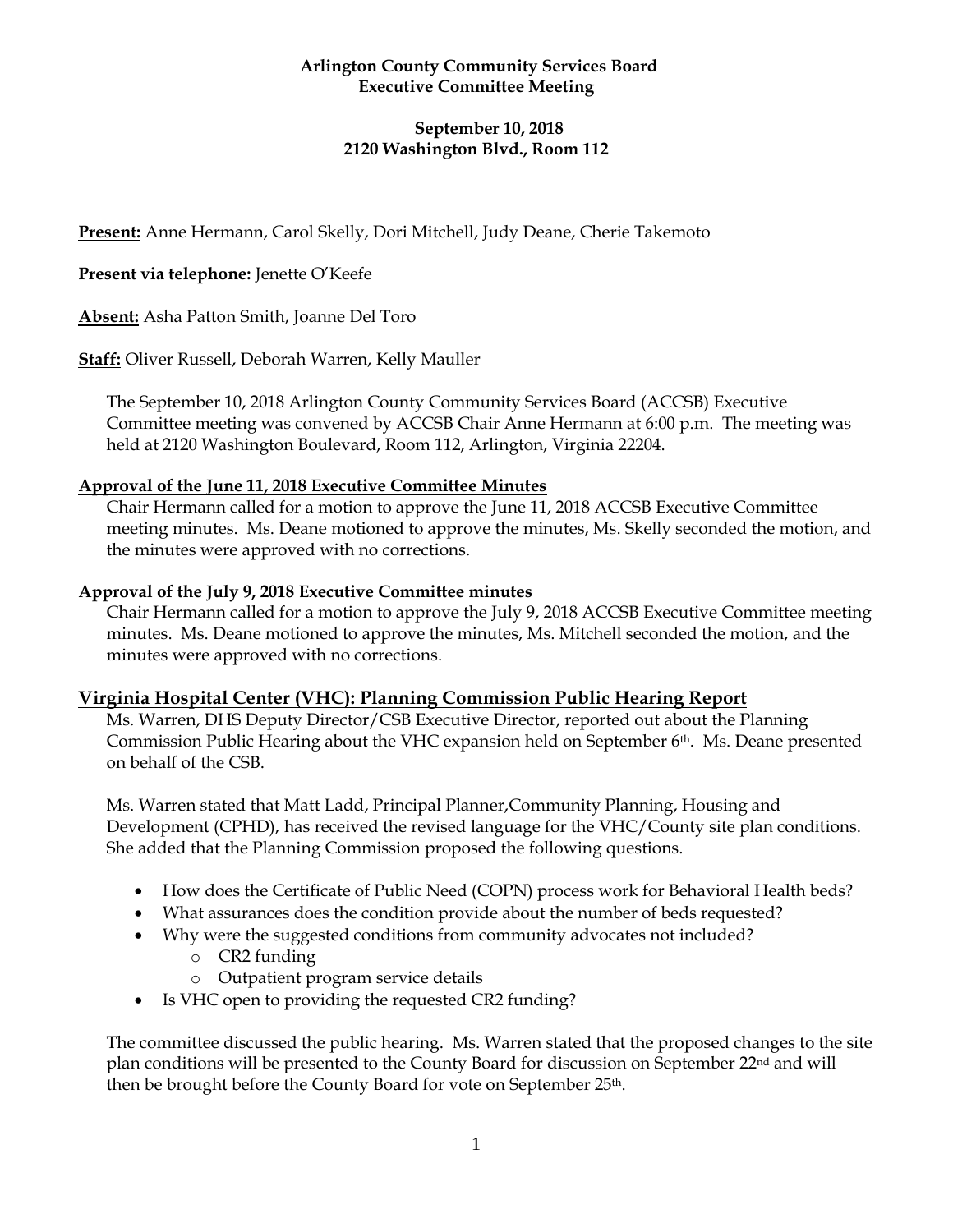# **Reporting Measures**

The report on the number of incidents in the group homes has been deferred to the October 8th CSB Executive Committee meeting.

# **Follow-up: Transportation incident**

Ms. Warren provided a follow-up report about the transportation incident that occurred in June. She stated that Developmental Disabilities (DD) staff met with Diamond Transportation leadership to debrief about the accident and made recommendations for changes to their protocols for accidents, all of which they accepted.

The recommendations are as follows:

- 1. Dispatcher protocols were updated so that 911 will always be called in the event of a vehicle accident no matter how minor it appears
- 2. A police response will be requested, as well as EMT response whether or not someone appears to be injured
- 3. Guardians will be notified within five to ten minutes of the accident (immediately after 911 has been called)
- 4. DD staff will be notified after legal guardians have been notified; they have been informed to not leave a message in a voice mail when reporting an accident. Instead, a call will be placed to the main number for transfer to the Duty Worker or other "live" staff

### **Executive Director's Report**

- ✓ Ms. Warren reported that the County is facing a projected budget gap for FY20. She stated that each division has been directed to identify and submit reductions to the County Manager by September 21st .
- $\checkmark$  Ms. Warren provided an update about Medicaid Expansion (Cover Virginia) which is a County Board action item. Ms. Warren stated that Arlington is slated to receive \$277,000 from the Virginia Department of Social Services to increase eligibility operations by hiring individuals to process an anticipated 7,000 applications. She reported that an analysis was completed in August to determine how to manage the potential 3,000 new Medicaid eligible cases on an on-going basis. She added that the analysis identified the need for 6 FTEs; 4 Eligibility Workers, 1 Supervisor, and 1 Administrative Technician.

Ms. Warren stated that an outreach strategy has been developed which will include evening and Saturday hours to assist individuals to apply for Medicaid coverage. She added that, to fund Medicaid expansion, State general funds allocated to localities throughout the State by DBHDS are being reduced. Ms. Warren stated that the reductions are based on the premise that CSBs would earn additional Medicaid revenue and would be able to bill for case management services.

Ms. Warren stated that she met with the County Manager, County Board Chair, and the remaining County Board Members to advocate for the positions and the funding that will be needed for the Eligibility Workers. She added that the County Board Chair is planning to meet with the Virginia Municipal League to advocate for allowing CSBs to keep their funding for FY19.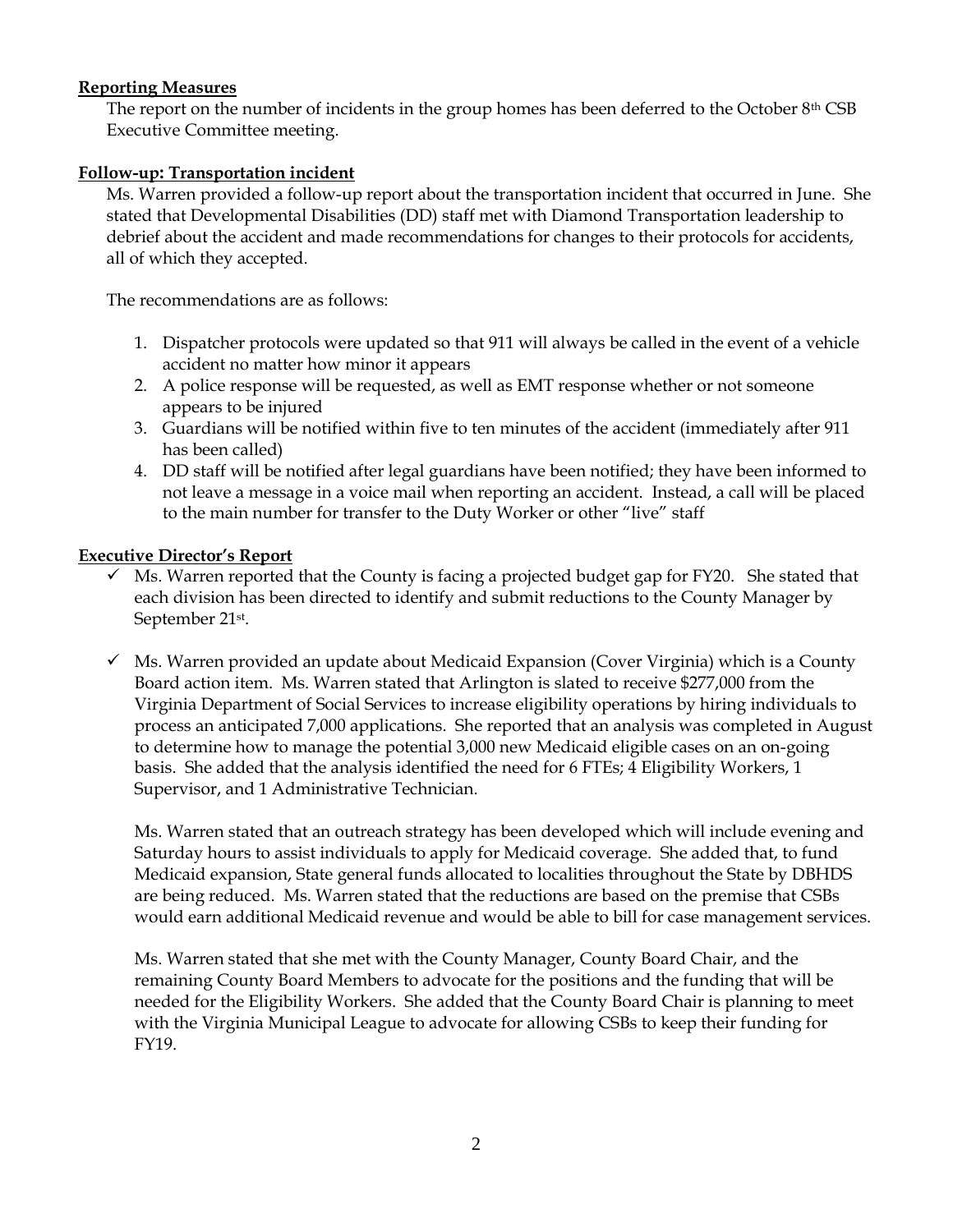- ✓ Ms. Warren reported that the Northern Virginia Regional Management Group is developing a plan to determine how to negotiate an agreement for local private hospitals to accept CSB clients into crisis psychiatric beds.
- $\checkmark$  Ms. Warren recommended that the CSB members coordinate a planning committee to discuss events that will be held throughout the year for the CSB's 50<sup>th</sup> anniversary celebration. She stated that a contest is in progress for the community, clients and staff to submit a logo and tagline to be used for all anniversary events. Ms. Warren added that she met with Diane Kresh, Central Library Director, to discuss holding an Arlington Reads event. She stated that the book, Dope sick, written by Beth Macy, will be highlighted on November 13<sup>th</sup> at 7:00 p.m. at Central Library located at 1015 N Quincy Street in Arlington.
- $\checkmark$  Ms. Warren deferred the discussion about the Department of Behavioral Health and Developmental Services (DBHDS) Dashboard definitions. The monthly Dashboard displays indicators of service for all CSBs in the State.
- $\checkmark$  Ms. Warren reported that the Child Care Initiative team is developing an action and implementation plan. She stated that the Child Care Initiative was endorsed by the County Manager in June. Ms. Warren stated that an interactive community meeting regarding home day care and child care centers is scheduled for September 17th at 2100 Washington Boulevard in the lower level auditorium from 7:00 p.m. to 9:30 p.m.

#### **Impact of the DD Settlement Agreement on County Budget Allocation**

Ms. Skelly reminded the members that, last fiscal year, the Developmental Disabilities (DD) Division recovered \$300,000 to apply to DHS reductions due to receiving an abundance of DD waivers. Ms. Skelly explained that funding comes in from the State when a DD waiver is received and displaces funding that the County spent for the same services. She noted that, this fiscal year, DD may receive a larger number of waivers than last year. Ms. Skelly stated that if DD does not leverage savings from receiving additional waivers now, it may not be possible to meet the Department of Justice (DOJ) settlement agreement requirements. Ms. Skelly noted that she is being proactive with her concern and that this information has not been formally discussed by the DD committee or with staff.

### **Review: Memorandum of Agreement (MOA) Between CSB and County Manager**

Chair Hermann opened a discussion about the MOA between the CSB and the County Manager. She asked the committee to review the changes that were incorporated. The MOA was vetted with the County Attorneys, County Board Office and the CSB. Ms. Warren provided a brief overview of the changes. Ms. Skelly offered to compare the revised MOA with the original changes agreed to by the CSB full board.

#### **Support Objective of a Wellness and Recovery Home in a Residential Community**

Ms. O'Keefe reported that the Substance Use Committee and the Arlington Addictions and Recovery Initiative (AARI) Stakeholders are scheduled for a joint meeting on September 17th to discuss media venues to publish the letter of support of a wellness and recovery home in a residential community.

### **Miscellaneous Updates/Information**

- $\checkmark$  The committee members agreed to hold a separate planning meeting with staff on Tuesday September 18<sup>th</sup> at 4:00 to discuss gaps in services for individuals with autism.
- $\checkmark$  Chair Hermann announced that the County Board Office is planning an orientation for new advisory group members on September 13th from 6:30 p.m. to 9:00 p.m. in the County Board